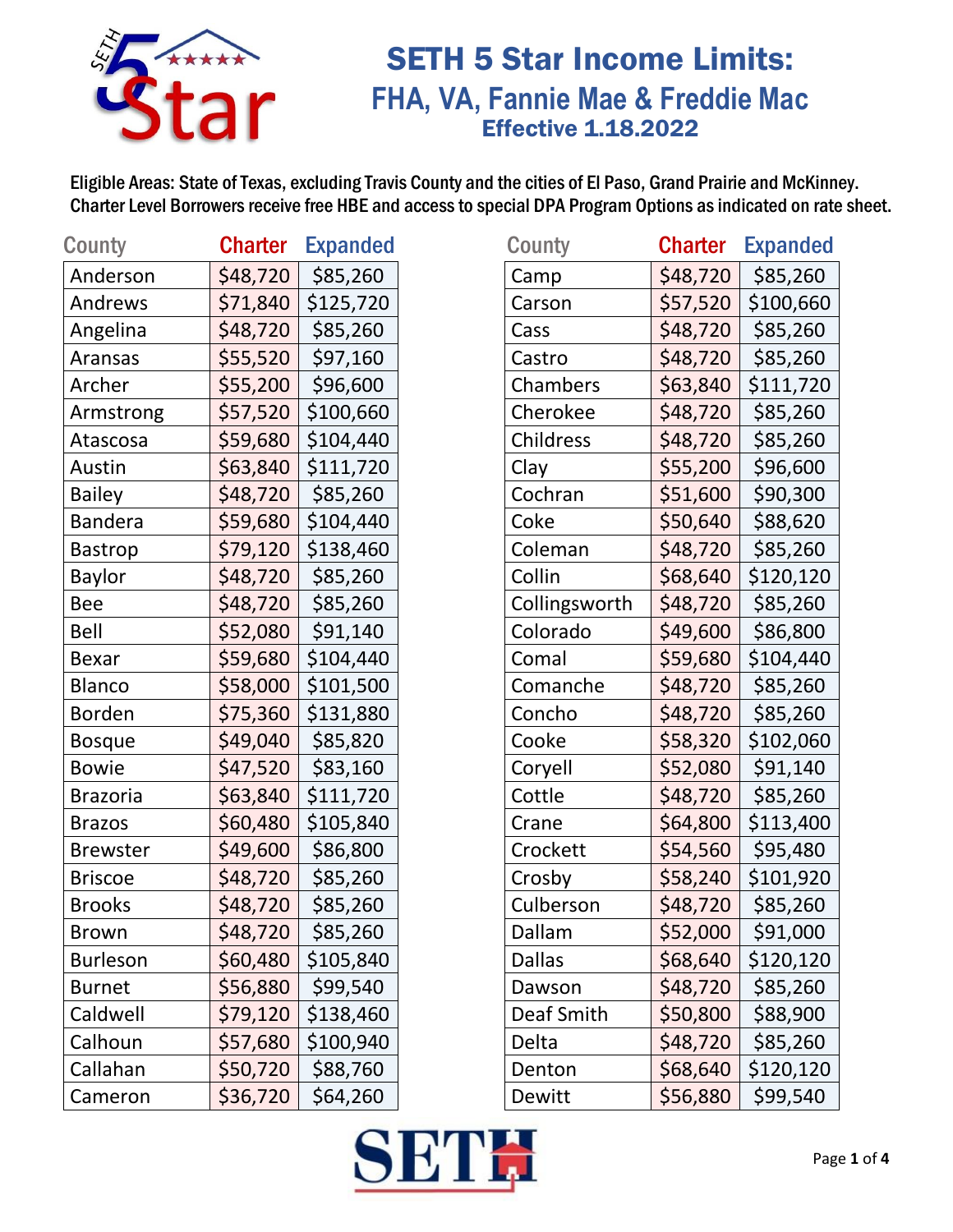# SETH 5 Star Income Limits **FHA, VA, USDA, Fannie Mae & Freddie Mac** Effective 1.18.2022

| <b>County</b>  | <b>Charter</b> | <b>Expanded</b> |
|----------------|----------------|-----------------|
| <b>Dickens</b> | \$48,720       | \$85,260        |
| Dimmit         | \$48,720       | \$85,260        |
| Donley         | \$48,720       | \$85,260        |
| Duval          | \$48,720       | \$85,260        |
| Eastland       | \$48,720       | \$85,260        |
| Ector          | \$67,440       | \$118,020       |
| Edwards        | \$52,000       | \$91,000        |
| El Paso        | \$41,200       | \$72,100        |
| <b>Ellis</b>   | \$68,640       | \$120,120       |
| Erath          | \$54,000       | \$94,500        |
| Falls          | \$48,800       | \$85,400        |
| Fannin         | \$53,520       | \$93,660        |
| Fayette        | \$57,840       | \$101,220       |
| Fisher         | \$49,280       | \$86,240        |
| Floyd          | \$48,720       | \$85,260        |
| Foard          | \$48,720       | \$85,260        |
| Fort Bend      | \$63,840       | \$111,720       |
| Franklin       | \$54,480       | \$95,340        |
| Freestone      | \$52,560       | \$91,980        |
| Frio           | \$48,720       | \$85,260        |
| Gaines         | \$54,320       | \$95,060        |
| Galveston      | \$63,840       | \$111,720       |
| Garza          | \$52,880       | \$92,540        |
| Gillespie      | \$59,120       | \$103,460       |
| Glasscock      | \$61,520       | \$107,660       |
| Goliad         | \$59,520       | \$104,160       |
| Gonzales       | \$51,760       | \$90,580        |
| Gray           | \$52,400       | \$91,700        |
| Grayson        | \$56,400       | \$98,700        |
| Gregg          | \$54,560       | \$95,480        |
| Grimes         | \$50,400       | \$88,200        |
| Guadalupe      | \$59,680       | \$104,440       |

| County         | <b>Charter</b> | <b>Expanded</b> | County         | <b>Charter</b> | <b>Expanded</b> |
|----------------|----------------|-----------------|----------------|----------------|-----------------|
| <b>Dickens</b> | \$48,720       | \$85,260        | Hale           | \$48,720       | \$85,260        |
| Dimmit         | \$48,720       | \$85,260        | Hall           | \$48,720       | \$85,260        |
| Donley         | \$48,720       | \$85,260        | Hamilton       | \$52,800       | \$92,400        |
| Duval          | \$48,720       | \$85,260        | Hansford       | \$48,720       | \$85,260        |
| Eastland       | \$48,720       | \$85,260        | Hardeman       | \$48,720       | \$85,260        |
| Ector          | \$67,440       | \$118,020       | Hardin         | \$51,920       | \$90,860        |
| Edwards        | \$52,000       | \$91,000        | <b>Harris</b>  | \$63,840       | \$111,720       |
| El Paso        | \$41,200       | \$72,100        | Harrison       | \$55,280       | \$96,740        |
| <b>Ellis</b>   | \$68,640       | \$120,120       | Hartley        | \$55,360       | \$96,880        |
| Erath          | \$54,000       | \$94,500        | Haskell        | \$48,720       | \$85,260        |
| Falls          | \$48,800       | \$85,400        | Hays           | \$79,120       | \$138,460       |
| Fannin         | \$53,520       | \$93,660        | Hemphill       | \$56,240       | \$98,420        |
| Fayette        | \$57,840       | \$101,220       | Henderson      | \$48,720       | \$85,260        |
| Fisher         | \$49,280       | \$86,240        | Hidalgo        | \$36,160       | \$63,280        |
| Floyd          | \$48,720       | \$85,260        | Hill           | \$49,920       | \$87,360        |
| Foard          | \$48,720       | \$85,260        | Hockley        | \$48,720       | \$85,260        |
| Fort Bend      | \$63,840       | \$111,720       | Hood           | \$68,640       | \$120,120       |
| Franklin       | \$54,480       | \$95,340        | <b>Hopkins</b> | \$51,760       | \$90,580        |
| Freestone      | \$52,560       | \$91,980        | Houston        | \$48,720       | \$85,260        |
| Frio           | \$48,720       | \$85,260        | Howard         | \$50,720       | \$88,760        |
| Gaines         | \$54,320       | \$95,060        | Hudspeth       | \$41,200       | \$72,100        |
| Galveston      | \$63,840       | \$111,720       | Hunt           | \$68,640       | \$120,120       |
| Garza          | \$52,880       | \$92,540        | Hutchinson     | \$52,640       | \$92,120        |
| Gillespie      | \$59,120       | \$103,460       | Irion          | \$54,800       | \$95,900        |
| Glasscock      | \$61,520       | \$107,660       | Jack           | \$54,720       | \$95,760        |
| Goliad         | \$59,520       | \$104,160       | Jackson        | \$58,960       | \$103,180       |
| Gonzales       | \$51,760       | \$90,580        | Jasper         | \$52,080       | \$91,140        |
| Gray           | \$52,400       | \$91,700        | Jeff Davis     | \$53,920       | \$94,360        |
| Grayson        | \$56,400       | \$98,700        | Jefferson      | \$51,920       | \$90,860        |
| Gregg          | \$54,560       | \$95,480        | Jim Hogg       | \$48,720       | \$85,260        |
| Grimes         | \$50,400       | \$88,200        | Jim Wells      | \$48,720       | \$85,260        |
| Guadalupe      | \$59,680       | \$104,440       | Johnson        | \$68,640       | \$120,120       |

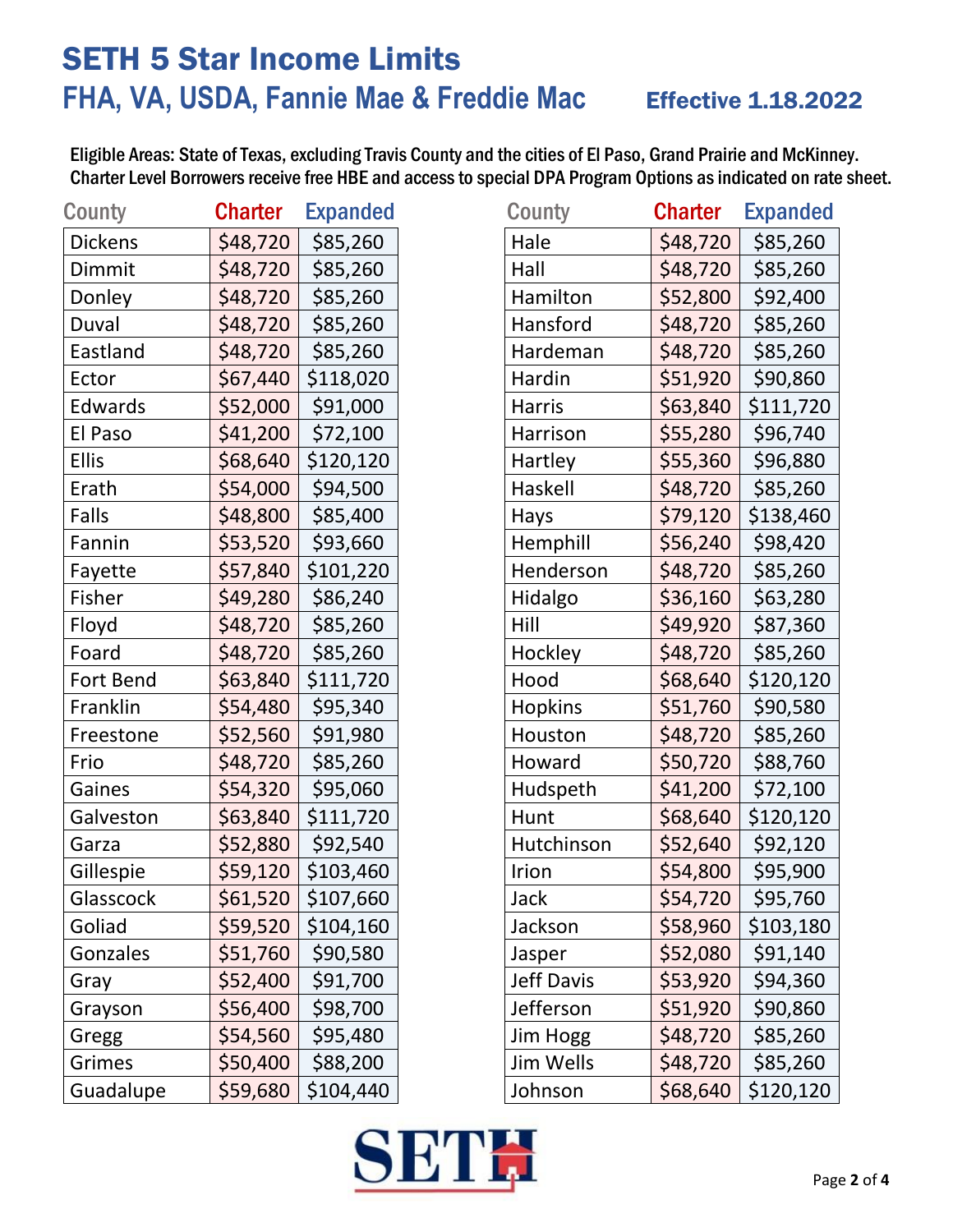# SETH 5 Star Income Limits FHA, VA, USDA, Fannie Mae & Freddie Mac Effective 1.18.2022

| <b>County</b> | <b>Charter</b> | <b>Expanded</b> |
|---------------|----------------|-----------------|
| Jones         | \$50,720       | \$88,760        |
| Karnes        | \$53,760       | \$94,080        |
| Kaufman       | \$68,640       | \$120,120       |
| Kendall       | \$59,680       | \$104,440       |
| Kenedy        | \$48,720       | \$85,260        |
| Kent          | \$61,840       | \$108,220       |
| Kerr          | \$53,040       | \$92,820        |
| Kimble        | \$48,720       | \$85,260        |
| King          | \$62,640       | \$109,620       |
| Kinney        | \$48,720       | \$85,260        |
| Kleberg       | \$48,720       | \$85,260        |
| Knox          | \$50,080       | \$87,640        |
| La Salle      | \$48,720       | \$85,260        |
| Lamar         | \$48,720       | \$85,260        |
| Lamb          | \$52,080       | \$91,140        |
| Lampasas      | \$48,720       | \$85,260        |
| Lavaca        | \$53,920       | \$94,360        |
| Lee           | \$50,960       | \$89,180        |
| Leon          | \$51,120       | \$89,460        |
| Liberty       | \$63,840       | \$111,720       |
| Limestone     | \$48,720       | \$85,260        |
| Lipscomb      | \$60,880       | \$106,540       |
| Live Oak      | \$52,560       | \$91,980        |
| Llano         | \$53,600       | \$93,800        |
| Loving        | \$78,000       | \$136,500       |
| Lubbock       | \$58,240       | \$101,920       |
| Lynn          | \$58,240       | \$101,920       |
| Madison       | \$51,360       | \$89,880        |
| Marion        | \$48,720       | \$85,260        |
| Martin        | \$78,400       | \$137,200       |
| Mason         | \$48,720       | \$85,260        |
| Matagorda     | \$48,720       | \$85,260        |

| <b>County</b> | <b>Charter</b> | <b>Expanded</b> | County        | <b>Charter</b> | <b>Expanded</b> |
|---------------|----------------|-----------------|---------------|----------------|-----------------|
| Jones         | \$50,720       | \$88,760        | Maverick      | \$48,720       | \$85,260        |
| <b>Karnes</b> | \$53,760       | \$94,080        | McCulloch     | \$48,720       | \$85,260        |
| Kaufman       | \$68,640       | \$120,120       | McLennan      | \$48,800       | \$85,400        |
| Kendall       | \$59,680       | \$104,440       | McMullen      | \$59,280       | \$103,740       |
| Kenedy        | \$48,720       | \$85,260        | Medina        | \$59,680       | \$104,440       |
| Kent          | \$61,840       | \$108,220       | Menard        | \$48,720       | \$85,260        |
| Kerr          | \$53,040       | \$92,820        | Midland       | \$78,400       | \$137,200       |
| Kimble        | \$48,720       | \$85,260        | Milam         | \$49,120       | \$85,960        |
| King          | \$62,640       | \$109,620       | <b>Mills</b>  | \$48,720       | \$85,260        |
| Kinney        | \$48,720       | \$85,260        | Mitchell      | \$63,040       | \$110,320       |
| Kleberg       | \$48,720       | \$85,260        | Montague      | \$48,720       | \$85,260        |
| Knox          | \$50,080       | \$87,640        | Montgomery    | \$63,840       | \$111,720       |
| La Salle      | \$48,720       | \$85,260        | Moore         | \$48,720       | \$85,260        |
| Lamar         | \$48,720       | \$85,260        | <b>Morris</b> | \$48,720       | \$85,260        |
| Lamb          | \$52,080       | \$91,140        | Motley        | \$48,720       | \$85,260        |
| Lampasas      | \$48,720       | \$85,260        | Nacogdoches   | \$54,720       | \$95,760        |
| Lavaca        | \$53,920       | \$94,360        | Navarro       | \$48,720       | \$85,260        |
| Lee           | \$50,960       | \$89,180        | Newton        | \$51,920       | \$90,860        |
| Leon          | \$51,120       | \$89,460        | Nolan         | \$50,640       | \$88,620        |
| Liberty       | \$63,840       | \$111,720       | <b>Nueces</b> | \$55,520       | \$97,160        |
| Limestone     | \$48,720       | \$85,260        | Ochiltree     | \$52,080       | \$91,140        |
| Lipscomb      | \$60,880       | \$106,540       | Oldham        | \$57,520       | \$100,660       |
| Live Oak      | \$52,560       | \$91,980        | Orange        | \$51,920       | \$90,860        |
| Llano         | \$53,600       | \$93,800        | Palo Pinto    | \$48,720       | \$85,260        |
| Loving        | \$78,000       | \$136,500       | Panola        | \$48,720       | \$85,260        |
| Lubbock       | \$58,240       | \$101,920       | Parker        | \$68,640       | \$120,120       |
| Lynn          | \$58,240       | \$101,920       | Parmer        | \$50,560       | \$88,480        |
| Madison       | \$51,360       | \$89,880        | Pecos         | \$51,200       | \$89,600        |
| Marion        | \$48,720       | \$85,260        | Polk          | \$48,720       | \$85,260        |
| Martin        | \$78,400       | \$137,200       | Potter        | \$57,520       | \$100,660       |
| Mason         | \$48,720       | \$85,260        | Presidio      | \$48,720       | \$85,260        |
| Matagorda     | \$48,720       | \$85,260        | Rains         | \$53,920       | \$94,360        |